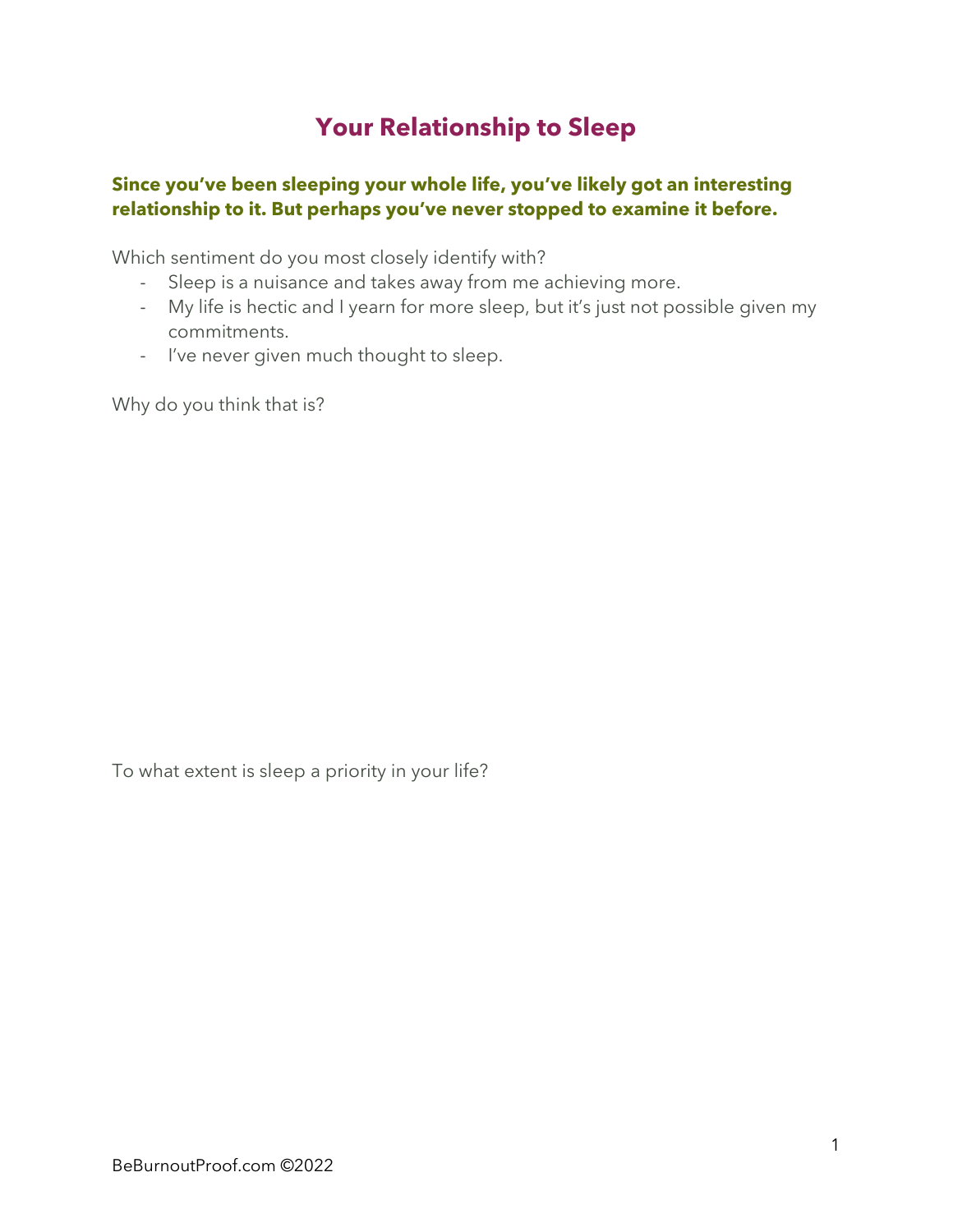What choices do you make daily that positively or negatively impact the quality and duration of your sleep?

Given your current stage in life, how do your responsibilities impact your sleep?

What kind of extenuating circumstances do you face that impacts your sleep?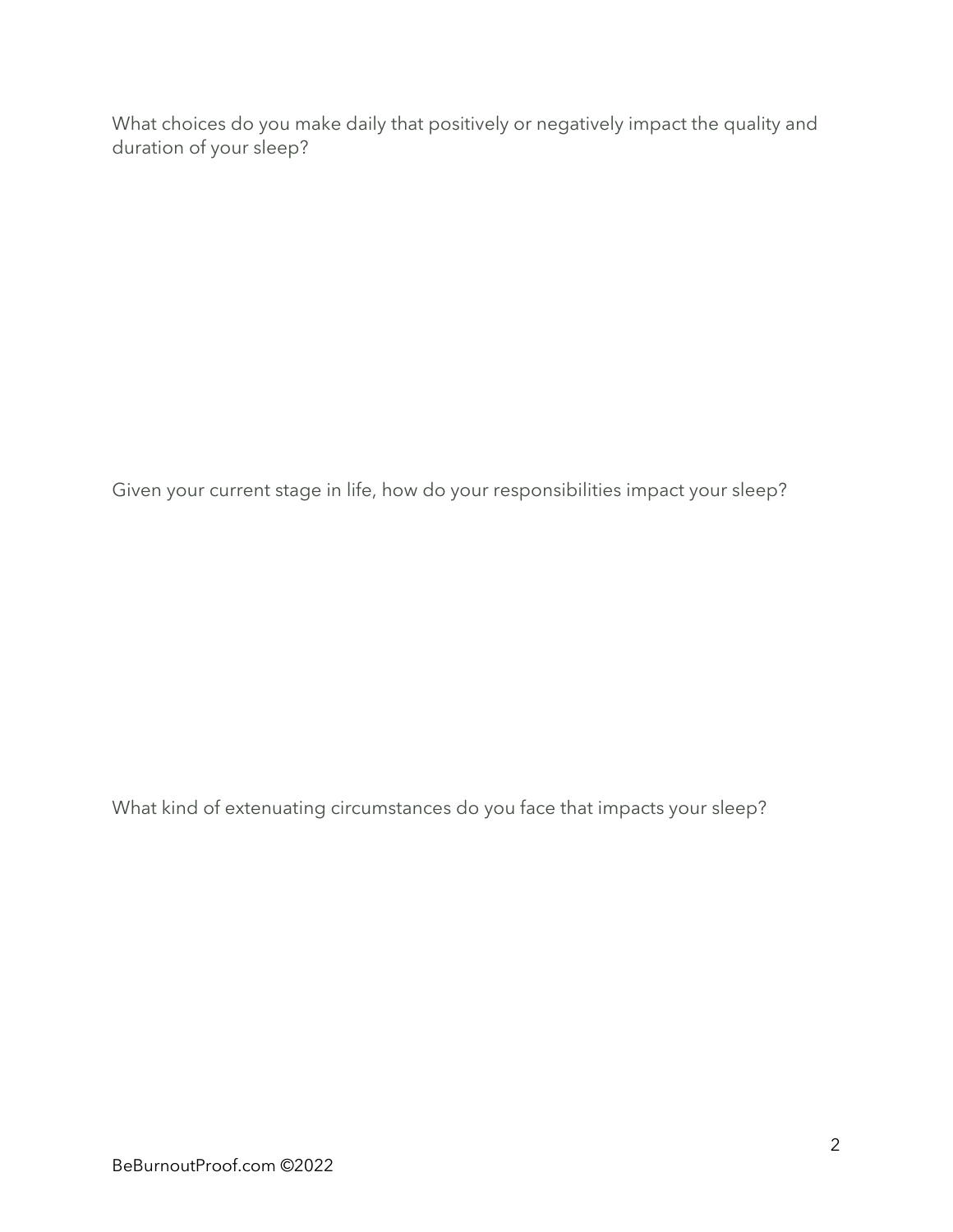What do you remember about your sleep experience and the messages you received about it during your childhood? Adolescence? Early adulthood?

How has your relationship to sleep changed or remained the same over time?

If you could change one thing about your relationship to sleep, what would it be?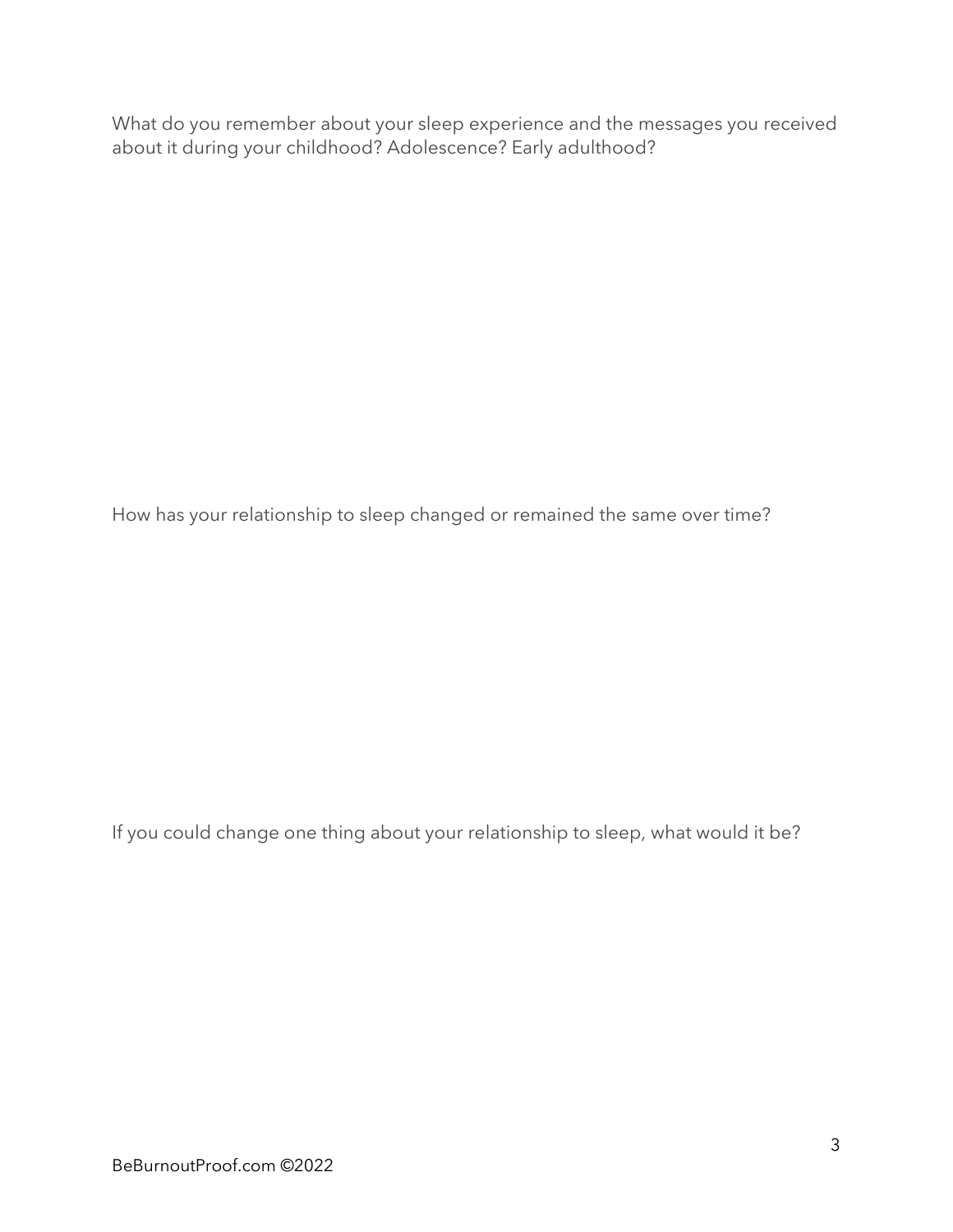How does your organization's or team's culture promote, distract from, or discourage good sleep hygiene?

Upon reflection, what are 1 to 3 things you could do next week to begin your evolution into sleep leadership?

**Additional Notes / Parting Thoughts:**